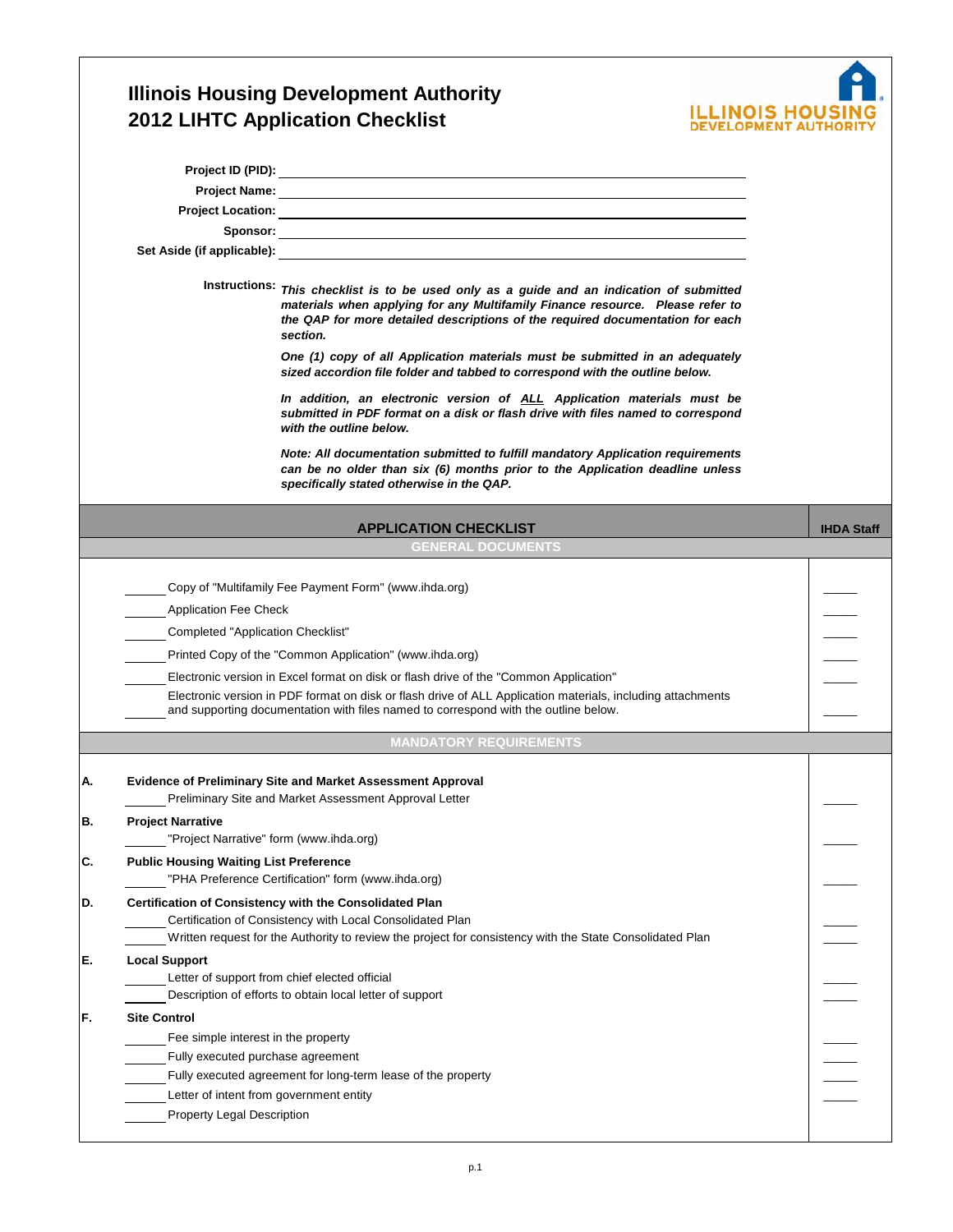|     | <b>APPLICATION CHECKLIST</b>                                                                                          | <b>IHDA Staff</b> |
|-----|-----------------------------------------------------------------------------------------------------------------------|-------------------|
| G.  | Zoning                                                                                                                |                   |
|     | <b>Building permit</b>                                                                                                |                   |
|     | Letter from from local zoning administrator or chief elected official                                                 |                   |
|     | "PUD" Documentation                                                                                                   |                   |
| IH. | <b>Site Physical Information</b>                                                                                      |                   |
|     | 1. Floodplains / Floodways                                                                                            |                   |
|     | FEMA floodplain map                                                                                                   |                   |
|     | 2. Projects Located in 100-Year Floodplain / Floodway                                                                 |                   |
|     | Documentation required for rehabilitation projects<br>Documentation required for new-construction projects            |                   |
|     | 3. Wetlands                                                                                                           |                   |
|     |                                                                                                                       |                   |
|     | U.S Fish and Wildlife Service National Wetlands inventory map                                                         |                   |
|     | If wetlands are suspected on the site:                                                                                |                   |
|     | Wetlands delineation, including official jurisdictional determination issued by USACE in the form of wetlands permit  |                   |
|     | 4. Mining<br>Evidence from the Illinois State Geological Survey on mining activity in the area                        |                   |
|     |                                                                                                                       |                   |
|     | If the county is affected by mining:<br>Quadrangle map                                                                |                   |
|     | County mine map                                                                                                       |                   |
|     |                                                                                                                       |                   |
|     | If mines are located near the project site:                                                                           |                   |
|     | Opinion letter from qualified professional                                                                            |                   |
| ι.  | <b>Historic Preservation</b>                                                                                          |                   |
|     | All documentation listed in the "Historic Preservation Checklist" (www.ihda.org)                                      |                   |
| J.  | <b>Site Environmental Information</b>                                                                                 |                   |
|     | "Environmental Checklist" (www.ihda.org)                                                                              |                   |
|     | Phase I Environmental Site Assessment with additional scope and reliance letter to the Authority                      |                   |
| Κ.  | <b>Architectural Requirements</b>                                                                                     |                   |
|     | Preliminary Architectural Plans and Specifications                                                                    |                   |
|     | Standards for Architectural Planning and Construction "Architectual Certification" (www.ihda.org)                     |                   |
| L.  | <b>Cost Certification</b>                                                                                             |                   |
|     | Construction "Cost Certification" (www.ihda.org)                                                                      |                   |
| М.  | <b>Market Analysis</b>                                                                                                |                   |
|     | Applicable Market Study from an Authority-approved vendor (www.ihda.org)                                              |                   |
| N.  | <b>Appropriate Development Team</b>                                                                                   |                   |
|     | Full "Organization Chart" down to individuals including percentage of ownership (www.ihda.org)                        |                   |
|     | "Development Experience Certifications" (www.ihda.org) for each Participant                                           |                   |
|     | Explanation of the role any Participant had relating to unacceptable practices                                        |                   |
| О.  | <b>Financial Feasibility</b>                                                                                          |                   |
|     | 1. Overall Limits                                                                                                     |                   |
|     | Explanation of Grand Total Hard Costs costs which exceed limits, if applicable                                        |                   |
|     | 2. Project Income                                                                                                     |                   |
|     | Assumptions regarding the funding and renewal of rental assistance contracts, if applicable                           |                   |
|     | Assumptions regarding residential income from parking, laundry, and vending, if applicable                            |                   |
|     | Assumptions regarding commercial income including leases or letters of intent, if applicable                          |                   |
|     | 3. Debt Service Coverage Ratio                                                                                        |                   |
|     | Explanation and detail of any capitalized reserves used to maintain debt service ratio of 1.15 to 1.00, if applicable |                   |
|     | 4. Cash Flow after Debt Service                                                                                       |                   |
|     | Minimum of \$100 per unit per year                                                                                    |                   |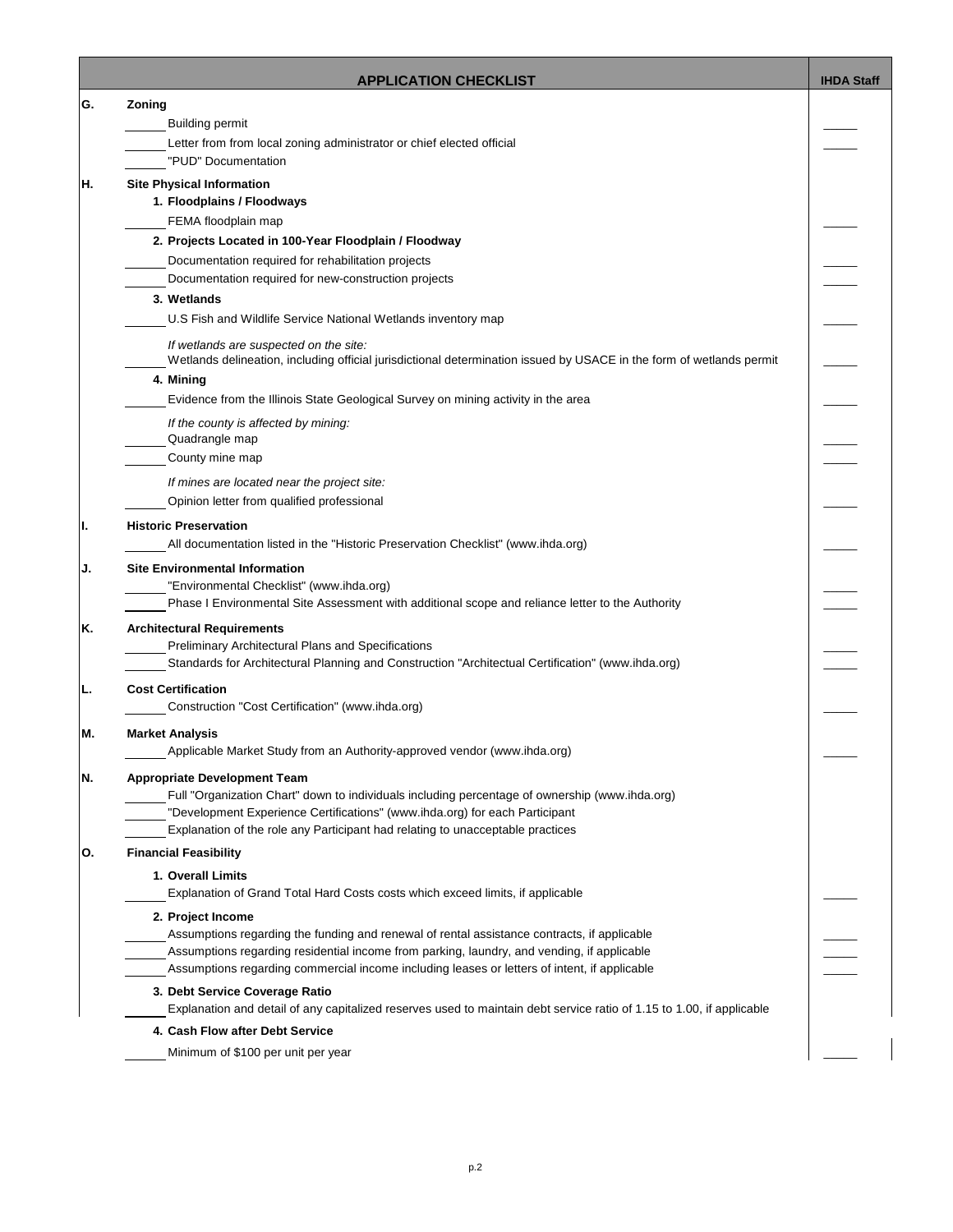|    | <b>APPLICATION CHECKLIST</b>                                                                                                                                                                                                                                    | <b>IHDA Staff</b> |
|----|-----------------------------------------------------------------------------------------------------------------------------------------------------------------------------------------------------------------------------------------------------------------|-------------------|
|    | 5. Reserves<br>Assumptions regarding calculation of construction period and operations period real estate taxes<br>Assumptions regarding real estate tax abatement, if applicable                                                                               |                   |
|    | Assumptions regarding calculation of initial rent-up reserve<br>Description of any other reserves, including all QAP requirements, if applicable                                                                                                                |                   |
|    | 6. Operating Expenses<br>Documentation substantiating any deviation from Authority operating expense ranges, if applicable                                                                                                                                      |                   |
|    | 7. Trending Factors<br>Documentation substantiating any deviation from Authority cash flow trending factors, if applicable                                                                                                                                      |                   |
|    | 8. Vacancy Rates<br>Documentation substantiating any deviation from Authority economic vacancy rates, if applicable                                                                                                                                             |                   |
|    | 9. Utility Allowances<br>Current utility allowance information for projects with any tenant paid utilities                                                                                                                                                      |                   |
|    | 10. Evidence of Project Financing<br>Executed acknowledgement letters for all debt sources<br>Written request for Authority debt financing<br>Executed acknowledgement letters for all grant sources<br>Executed acknowledgement letters for all equity sources |                   |
|    | 11. Construction Contingency (no specific documentation necessary)                                                                                                                                                                                              |                   |
| P. | <b>Projects Involving Rehabilitation</b><br>Copy of a Physical Needs Assessment performed by an Authority-approved vendor                                                                                                                                       |                   |
| Q. | <b>Relocation</b><br>Current tenant profiles<br>Current rent and unit schedule<br>Any explanation of how existing tenants will afford new rents if higher than current rents<br>Documentation of the relocation process including relocation budget             |                   |
|    | <b>9% TAX CREDIT SCORING CATEGORIES</b>                                                                                                                                                                                                                         |                   |
|    | "Self Scoring Checklist" (www.ihda.org) For 9% Tax Credit Applications ONLY, including all required documentation<br>tabbed to correspond with the Self Scoring Checklist enumeration.                                                                          |                   |